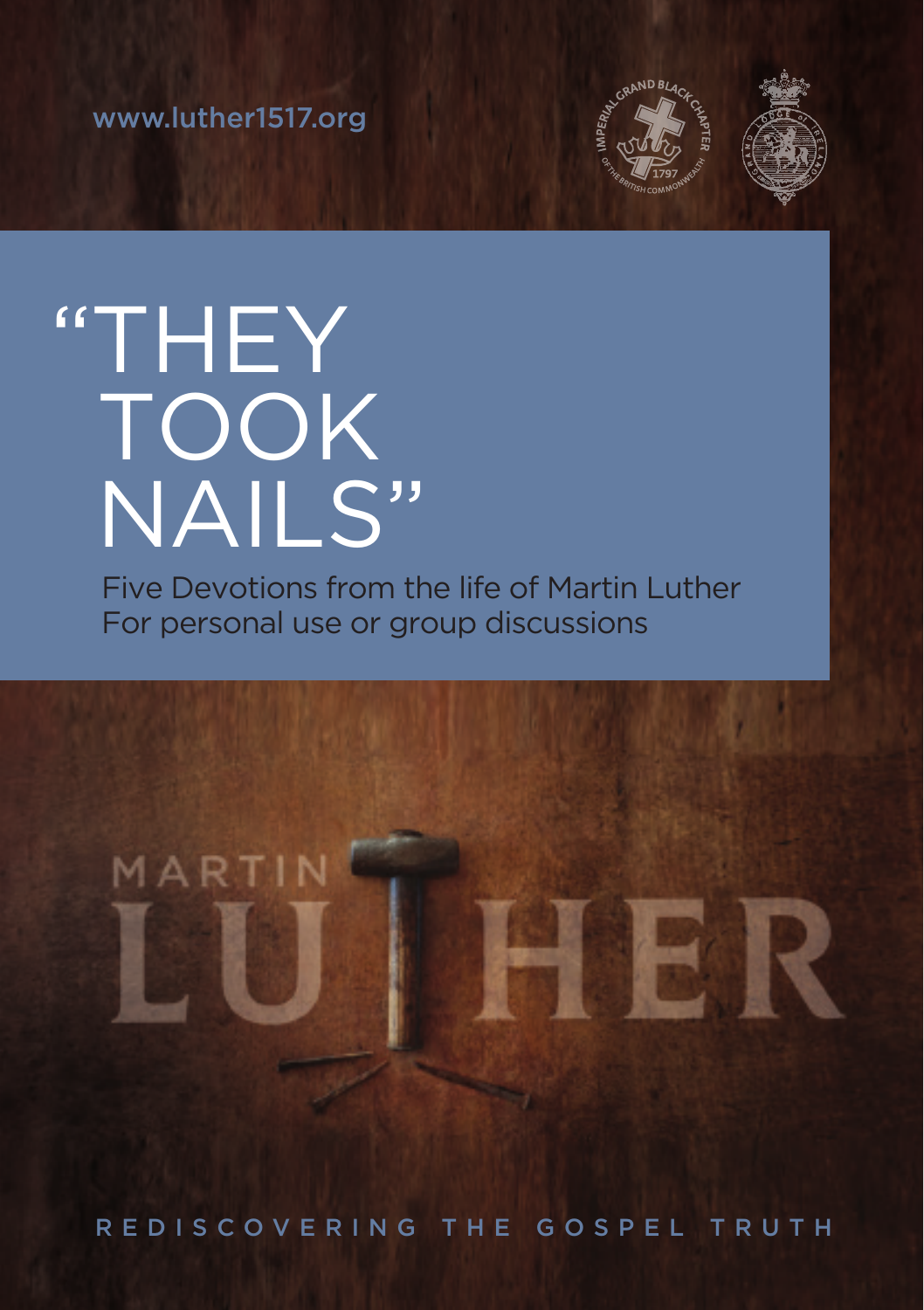For I know One who suffered and made satisfaction on my behalf. His name is Jesus Christ, Son of God, and where He is there I shall be also! **– MARTIN LUTHER**

#### All studies written by Robert Campbell, ©2016

# INTRODUCTION **"THEY TOOK NAILS"**

| 'The Law discovers the disease,              |
|----------------------------------------------|
| The Gospel gives the remedy' - Martin Luther |

Above all else Martin Luther was a preacher. He risked life and<br>reputation so that people would hear the gospel. This short study<br>guide uses important events throughout the life of Martin Luther to reputation so that people would hear the gospel. This short study help explain the gospel message.

Ordinary people were enabled to **read** the Bible when Luther translated it from the original Greek and Hebrew into German, and his friend William Tyndale translated it into English. Ordinary people were enabled to **understand** the Bible through Luther's recovery of the Bible's central theme of the Law and the Gospel, which Tyndale brought to England and Patrick Hamilton brought to Scotland.

**The Law** (the Ten Commandments, developed further in the Sermon on the Mount) confronts us with the reality that everyone has sinned - outwardly by our words and deeds, and inwardly by thoughts and motives. It demands absolute perfection to be right with God.

**The Gospel** comforts us with the good news that only Jesus has fulfilled the demands of the Law, and by faith, His perfection is 'imputed' to all who trust in Him. He died on the cross and rose again on the third day so we can have our sins forgiven.

How do we receive this? By faith alone, in Christ alone.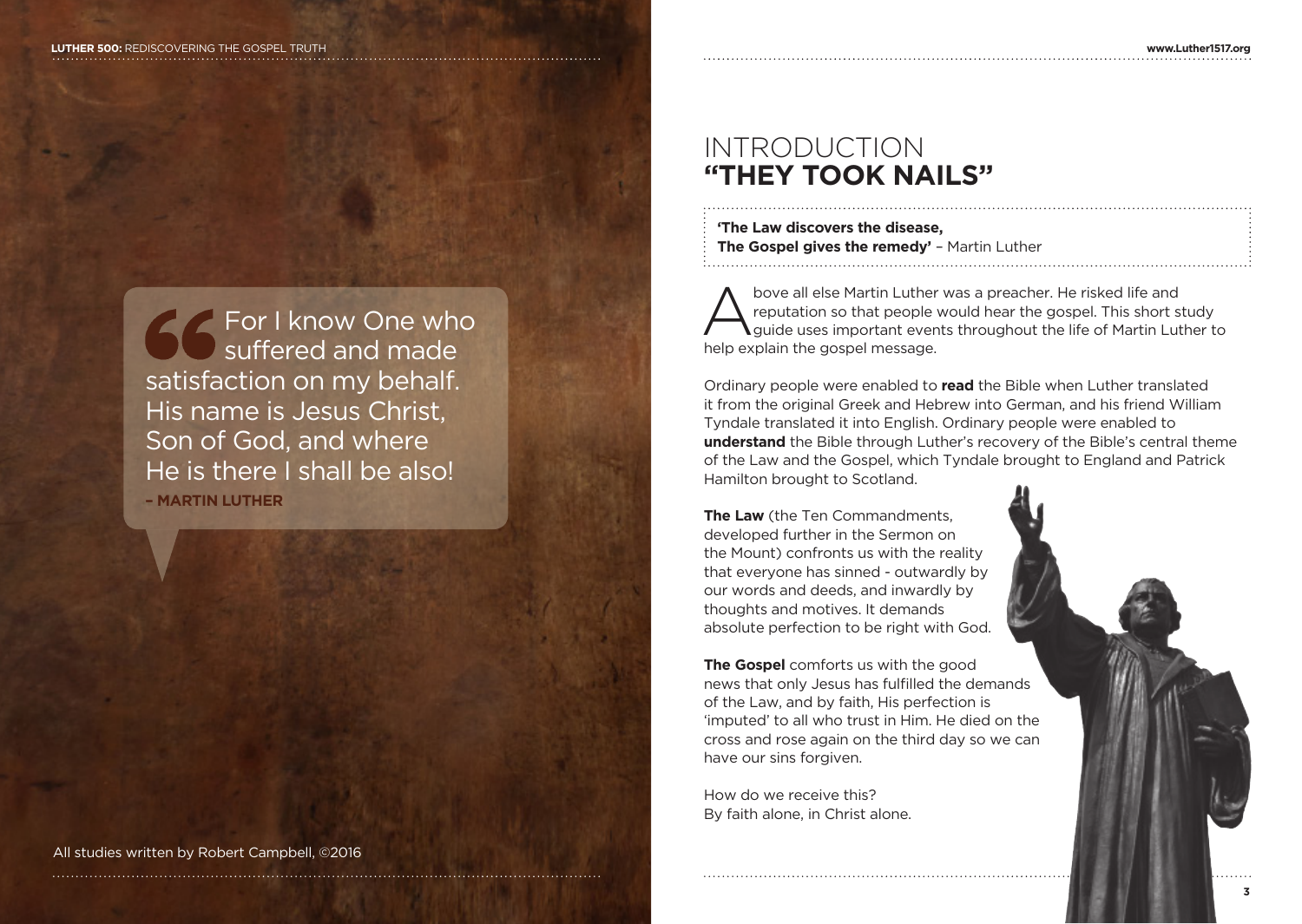# STUDY 1 **I AM LOST**



#### **Martin Luther lived in the sixteenth century, 500 years ago.**

He was intelligent and his father tried to help him put his ability to use. He progressed through education to become a student of law. However circumstances changed and he decided to become a monk, eventually a priest, then a college professor, and finally the leader of attempted reform in the Roman church. He ended up as one of the best known of all the Reformers. His life took him in many unexpected directions – sometimes suddenly; sometimes change was slow and seamless.

In spite of his outward success, Martin Luther experienced great inner strife. How could he, a sinner, know his sins forgiven? He finally found peace with God and forgiveness of sin, but only after many twists and turns! In this first study we will think about some of the changes in Martin Luther's life, and how he eventually found the answer to his greatest dilemma.

#### **JULY 1505**

Absolutely terrified, Martin Luther came to an abrupt halt, rooted to the spot in fear. A lightning bolt had earthed right beside him. Shaking with terror, believing his life was over, the young law student cried out to the patron saint of miners, "Saint Anne, help me and I will become a monk."

This incident was the prelude to one of the most amazing spiritual pilgrimages the world has witnessed. A few weeks after the thunderstorm, Martin Luther presented himself at the doors of an Augustinian Monastery seeking admittance - intent on fulfilling his vow. He also knew he was a man with a real problem – sin, but he did not know what to do about it.

So this young monk sought peace with God by driving his body and soul to the limits. Bruce Shelley tells us, "Luther pushed his body to health cracking rigour of austerity. He sometimes fasted for three days and slept without a blanket in freezing winter. He was driven by a profound sense of his own sinfulness and of God's unutterable majesty." 1

#### **CONFESSING HIS SINS**

Luther tried to find peace with God through the confessional. He spent hours desperately trying to remember anything he had done that was even remotely sinful and seeking absolution from it. But through this kind of confession he found no peace with God.

As yet Luther did not understand that **"…there is one God, and one mediator between God and men, the man Christ Jesus"** (1 Timothy 2:5)

#### **BECOMING A PRIEST**

Luther's diligence and earnestness led to his ordination into the priesthood in April 1507. His religious advancement brought more conviction of sin. In May 1507 when celebrating his first mass he was overwhelmed with his unworthiness and keenly felt his sinfulness. He had arrived at the pinnacle of religion but he had not found peace with God. Over and over again instead of reconciliation to God, Luther felt himself to be further separated from God than before!

#### **PROFESSOR OF THEOLOGY**

At this point Martin Luther was 'offered' the role of professor of theology at the new university in Wittenberg. This came with the all the authority of a command so Luther obeyed. With all his normal diligence he threw himself into this new role. As a professor his efforts led him in a different direction – to the Bible. To teach the Bible he needed to study the Bible. Here he was confronted with the great reality that, "the just shall live by faith."<sup>2</sup> This realisation led Martin to experience peace with God and forgiveness of sin because of the sacrifice made by our crucified and risen Lord Jesus Christ.

#### **ONLY FOUND WHEN YOU KNOW YOU ARE LOST!**

Martin Luther undoubtedly knew he was spiritually lost. Every turn he made, every change that occurred, every advancement he received seemed to highlight his sin and lost state, and served to make him feel further away than ever from finding peace with God.

In the thunder storm Luther was confronted with death – his own death. Our life is like a vapour that appears for a very short time, quickly disappearing. Luther was forcefully presented with the realities of life, death and eternity. A brush with death or a near miss can really change your view of life. When confronted in such a way we realise our fragility and any feeling of invincibility is gone! You really are not here forever!

Luther (wrongly) believed he needed to do something so he turned to the church for help. He found out much about the Triune God but this was obscured with tradition, ritual and 'works righteousness.' Martin Luther made the easiest and greatest mistake in religion – we can do it ourselves – we can save ourselves from our sins. He tried religion, ritual and painful observance. All these, far from leading him to Jesus, kept him from Jesus and the focus on himself and what he could do.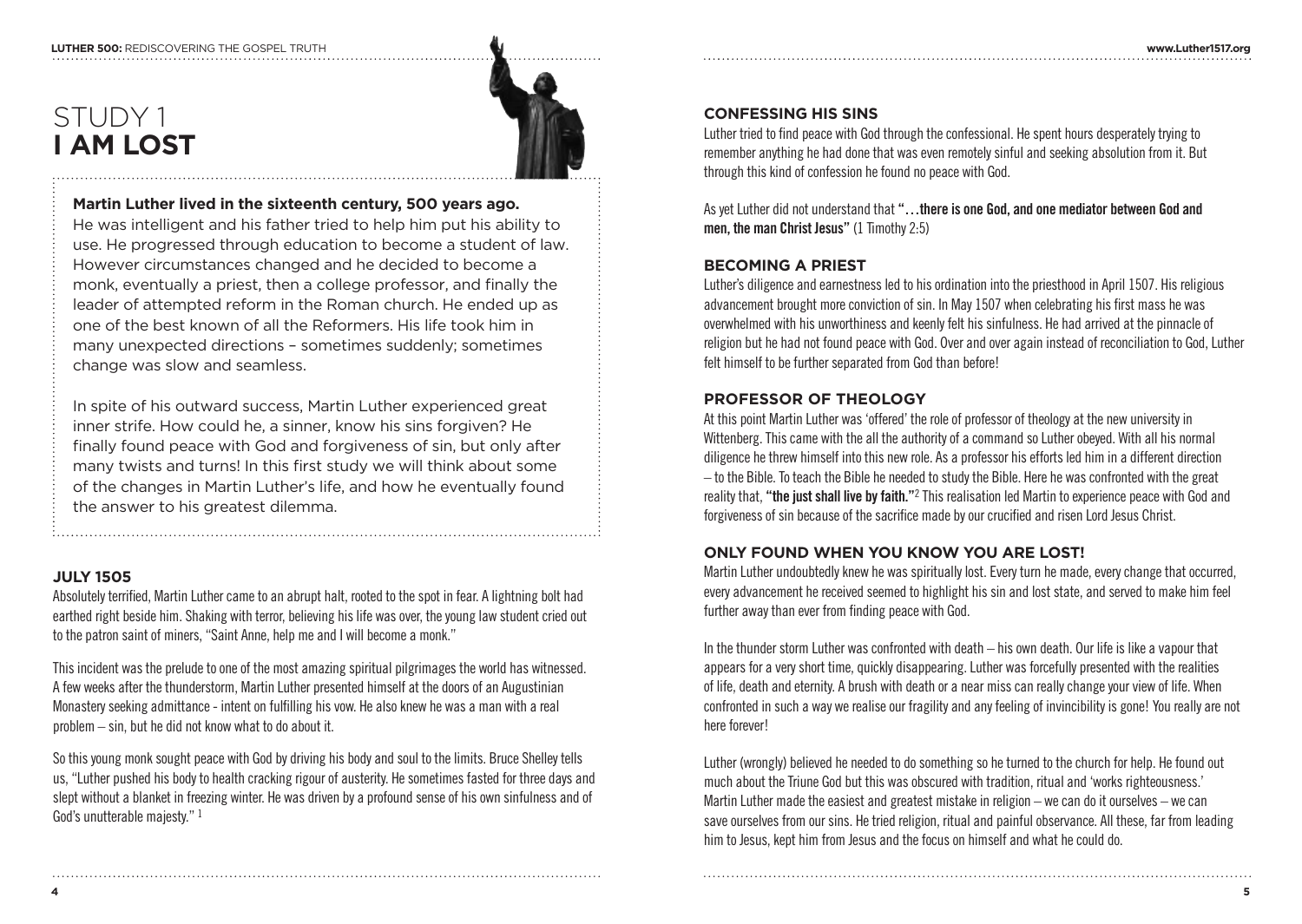What have you tried to do to find peace with God? Is it all about you or is it all about Jesus? Is it all about what you can do or is all about what Jesus has already done?

#### **"And ye shall seek me, and find me, when ye shall search for me with all your heart." Jeremiah 29:13**

**"For the Son of man [Jesus Christ] is come to seek and to save that which was lost." Luke 19:10**

Amazingly as a priest the Bible had not been part of Luther's life. But at Wittenberg for Luther to teach scriptures he had to diligently search the Scriptures. It was in this searching that he found Jesus Christ. Now the glorious light of the gospel shone into his life. Luther said he 'beat upon Paul.' He came again and again to the Bible wanting to know what it said, wanting to know what it meant, and wanting to know its implications for him.

Have you ever done this with the Bible? Have you ever spent time consistently coming to the Bible over and over again seeking for peace with God, seeking for Jesus?

When we look back over the life of Martin Luther we can see the amazing path he was led along. Just like a lost sheep he had not been seeking the shepherd, Jesus, but the shepherd had all along been seeking this lost sheep. The events in life, the paths he was directed to take, the message of the gospel that he was confronted with - these were all evidence of the shepherd seeking for His lost sheep! Has the shepherd been seeking for you? Have all the events of your life been drawing you to Jesus? How will you respond?

# **STUDY 1 – I AM LOST**

### LUTHER 'TABLETALK': POINTS FOR DISCUSSION

**1)** The young Martin Luther had a close call with death. This incident changed his view of life. Have you ever been confronted with your own mortality – in a close call, or in the death of a loved one? How did this affect your thinking?

**2)** Pushing himself to the limit by performing good works and penance, Martin Luther tried to find peace with God. How have you tried or are you trying, to find peace with God? Is it through your own actions or through faith in Jesus?

**3)** A change of career and circumstances brought Martin Luther into contact with the Bible. He now searched and studied the Scriptures. Do you take the Bible seriously? In what ways could you learn more about the Bible?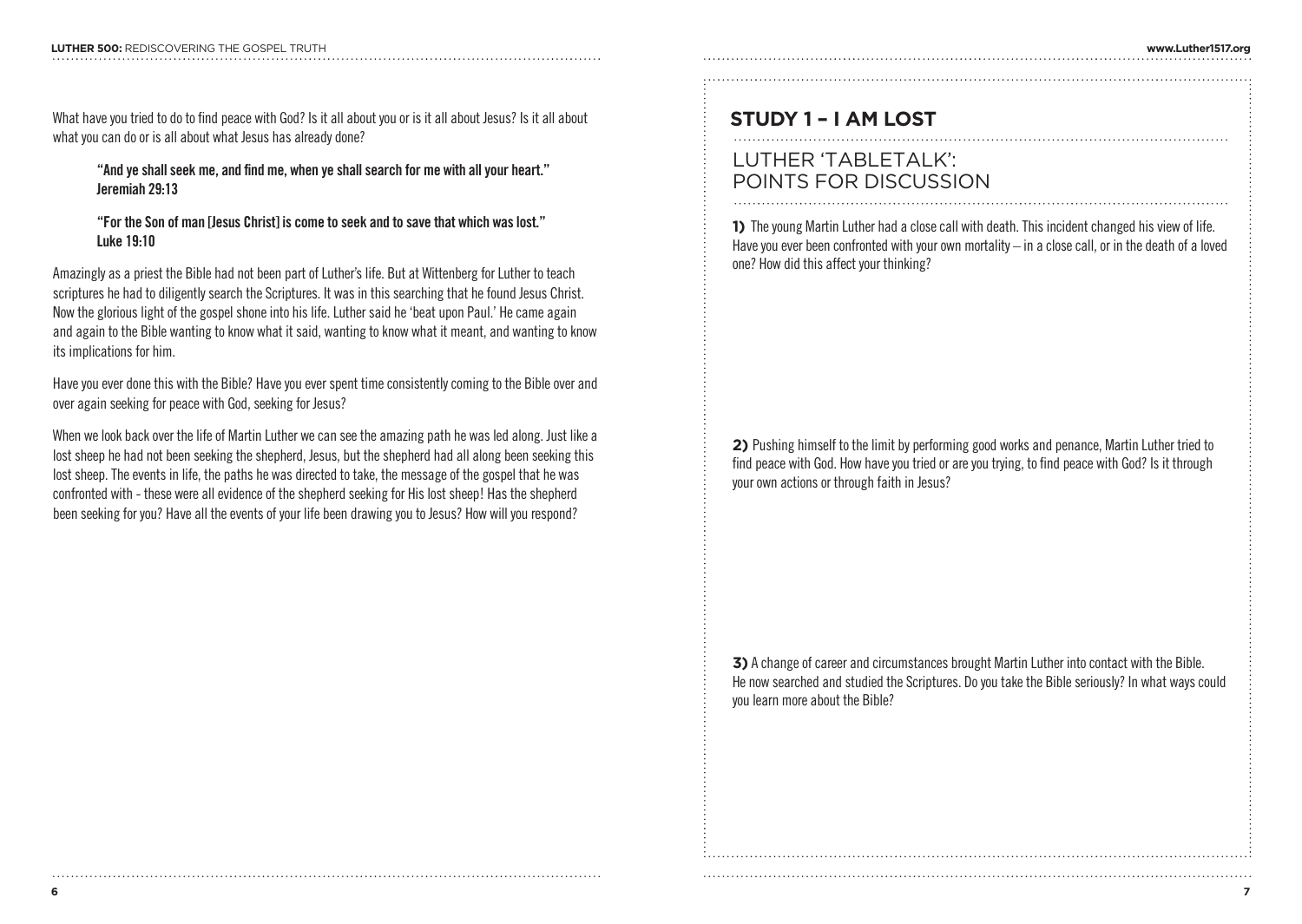# STUDY 2 **THEY TOOK NAILS**



**An 'indulgence' is the paying of money in the hope that sins will be forgiven.** Indulgence selling was big business as it preyed on people's hopes and fears. However Martin Luther was a pastor, caring for and loving real people. The people he knew, people he lived amongst, people he was with during the highs and lows of life were buying indulgences and Luther was not happy. His reaction was to write the '95 Theses' for which he is famous.

When Luther nailed up this document he not could have imagined the effect it would have. In the drama of these events it is easy to see what was being resisted. But far more important was the message of the Gospel that was being proclaimed: salvation in Christ alone, by grace alone, through faith alone. Salvation made possible because Jesus died on the cross and rose again!

#### **MARTIN LUTHER: TOOK NAILS**

It was 31st October 1517. Martin Luther's face was filled with determination as he searched for a hammer and nails. Once located, he purposefully strode to the Castle church in Wittenberg where the city notice board was positioned. He pulled out a lengthy document he'd been working on tirelessly and resolutely nailed it to the door of the church. It contained 95 Theses (or issues). In essence these declared that no one can buy God's salvation – a revolutionary departure from the received dogma of the Roman church!

This task completed, Martin went about his usual business – his modest hope was that his Theses would spark a theological debate amongst theologians.

Someone (I'd love to know who!) read the Theses, decided it was worthy of a wider audience, so took the document down and translated it from Latin into German. Copies were printed and circulated. Very quickly Luther's 95 Theses garnered a lot of interest from friend and foe alike!

Luther's biblical point was that everyone, and principally he, was a sinner. Being a sinner meant separation from God. This separation was potentially catastrophic because to die in that state spelled eternal division from God and eternity in hell.

Given the seriousness of this Luther recognised that this separation needed to be bridged and that people could do nothing to fix it – religious observance, good works or money were of no benefit. Luther came to realise through study of the Bible that, "the just shall live by faith." He was illuminated by the realisation that a sinner could have hope. He recognised that hope was based on faith in the crucified and risen Lord Jesus Christ to forgive their sin, to cover them in His righteousness so that their sin would be blotted out in God's sight.

#### **A ROMAN SOLDIER: TOOK NAILS**

Around 2000 years ago, a series of highly irregular trials were convened in the middle of the night. By mid-morning the fate of the defendant, Jesus, was settled - he would face death by crucifixion.

Such was their hatred of Jesus, stirred up by religious leaders of the time, that even this was not enough cruelty to mete out on Jesus Christ. The Gospels record that prior to crucifixion Jesus was whipped, beaten, his beard was pulled from his face; he was spat on, mocked, and a crown of long thorns driven into his head. He was then walked to the place of execution, bearing his cross on his back. Luke records, **"...when they were come to the place, which is called Calvary, there they crucified him…"** Luke 23:33

Jesus submitted Himself to a Roman soldier hammering a nail through each of His hands and His feet. The cross was lifted up and Jesus' weight was taken by the nails. His torturously slow and excruciatingly painful execution had begun. However, he was not alone - two other men were dying with him, but for very different reasons.

Amazingly one of the criminals who was on the edge of eternity blasphemously mocked Jesus: **"…one of the malefactors which were hanged railed on him, saying, If thou be Christ, save thyself and us."** Luke 23:39. In life and in death this man would reject Jesus!

The response of the other thief is perhaps more astounding, **"…the other answering rebuked him, saying, Dost not thou fear God, seeing thou art in the same condemnation? And we indeed justly; for we receive the due reward of our deeds: but this man hath done nothing amiss."** Luke 23:40-41. This thief displayed a surprising depth of theological understanding:

- He acknowledged and admitted his own sinfulness.
- He expressed a fear of God creator and judge.
- He testified that Jesus was different to them and was dying for a different reason.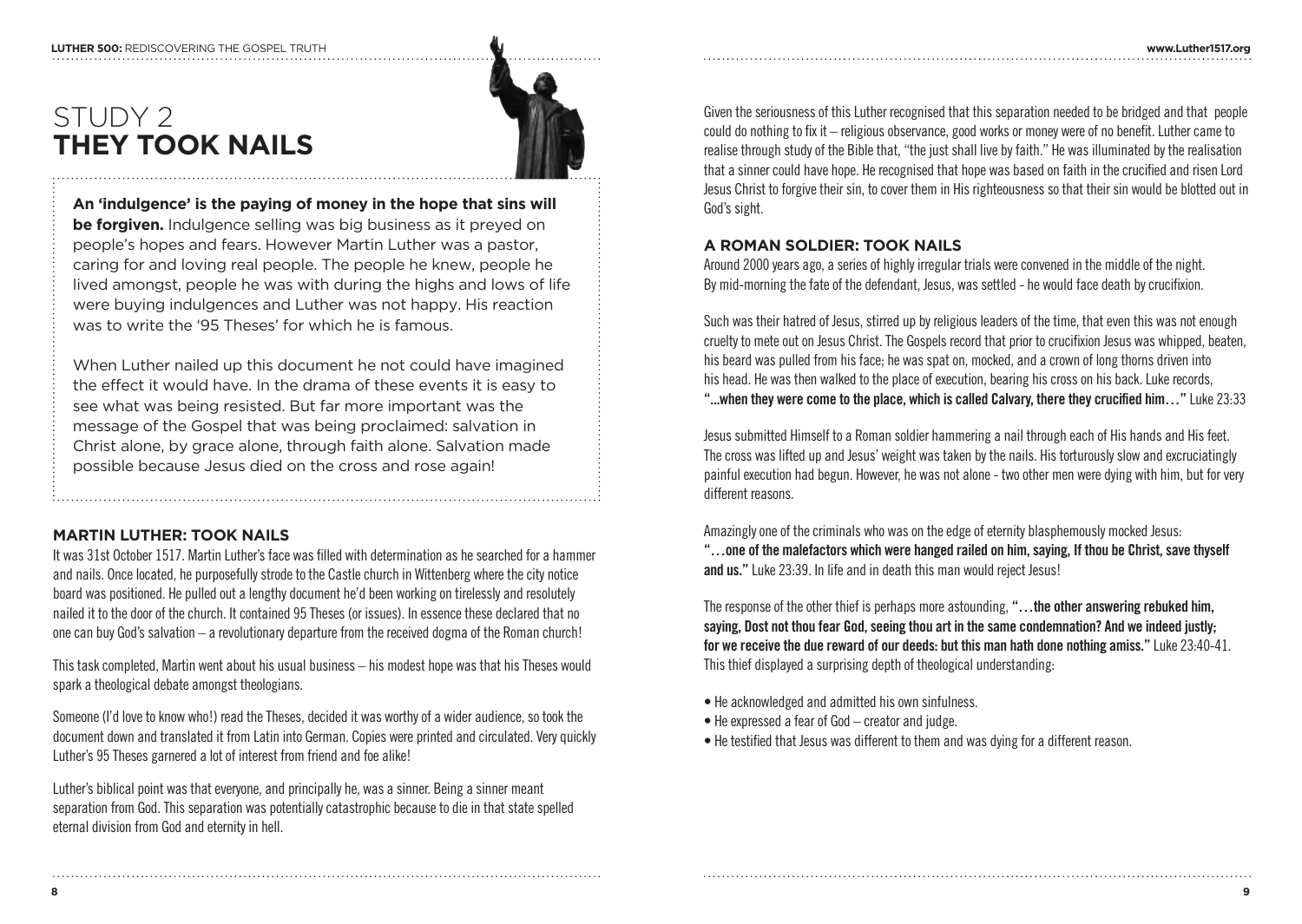Very simply this dying thief said to Jesus, "**…Lord, remember me when thou comest into thy kingdom."**  Luke 23:42. No money was paid, no works were offered. He did what everyone must do if they are to have their sins forgiven - he trusted in Jesus by faith alone. Jesus' response to this poor man's plea was, **"Verily [truly] I say unto thee, To day shalt thou be with me in paradise."** Luke 23:43

When Martin Luther took his nails he wanted to point men, women and children to God's Son who had been nailed to a cross; the One who took the sins of His people upon Himself and died as a substitute in their place; the one who forgives, accepts and saves those who come to Him by faith alone.

Today you have a choice: You can mock Jesus all the way to death and a certain eternity in hell or you can swallow your self-righteous pride, acknowledge your sin before your sinless Creator, and ask Him for forgiveness, covering of sin and acceptance into God's family for an eternity in His glorious presence in heaven.

# **STUDY 2 – THEY TOOK NAILS**

### LUTHER 'TABLETALK': POINTS FOR DISCUSSION

**1)** Martin Luther had many disputes, in order to defend people he cared about. He did this not to be right but to defend what was right. How much damage can be caused when we want to *"be right"* rather than defend what *"is right"*? Give an example of a situation in your life where this happened?

**2)** The '95 Theses' went 'viral' much to Martin Luther's surprise. He wasn't trying to create the next big thing or be famous. Rather he was being faithful in and to his circumstances. What kind of attitude or ambition do you serve God with?

**3)** Jesus did lots of good things, He also taught very high standards of morality. But most importantly He came to die on the cross to take the punishment that we deserved for our sins. In what ways is it easier to think about the moral way of living Jesus taught or that He died in the place of sinners – He died because of my sin?

**4)** Many people can accept Jesus teaching on morality, but many find it difficult to consider that they are sinners and that Jesus died for them – where are you, and why?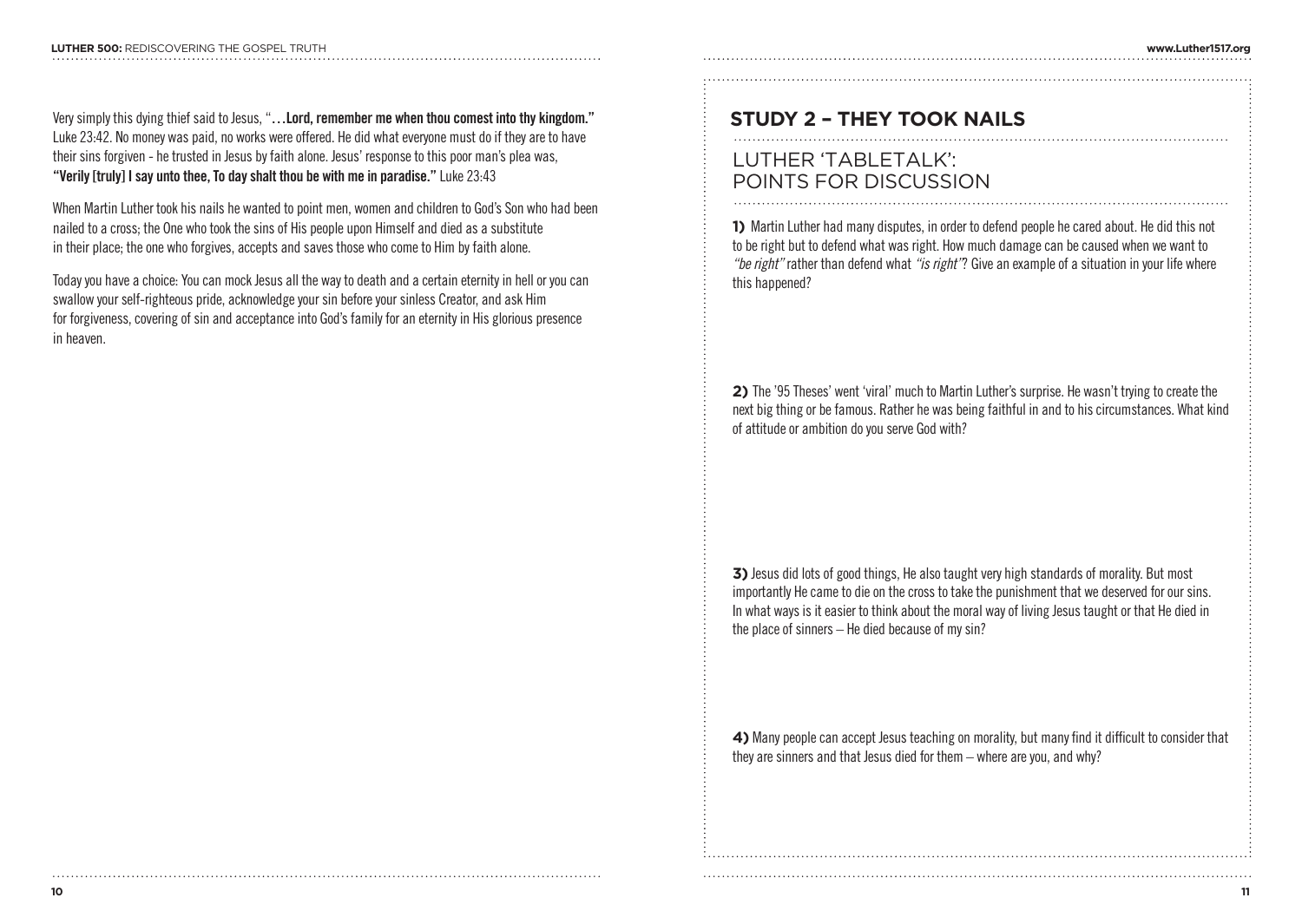**THE JUDGEMENT SEAT**

STUDY 3



# **Seldom in history was a 'yes' or 'no' answer more important.**

A man's life hung in the balance. The reformation hung in the balance. One wrong move and everything Luther had so far done could grind to a halt. When asked to give a yes or no answer to whether he would recant or not, the verbose Martin Luther, not giving his accusers their pleasure, instead gave a short yet extremely famous speech. We can sum up his speech in one word, 'no!' Luther had been writing, preaching, teaching, lecturing and talking for years.

Now, spread out on the table before him were his writings and he was being judged on them. One day we will all stand before a greater judge. In this study we want to think about Luther's judgement day, while remembering that a far greater judgement day lies ahead for all of us.

The summons had finally arrived. Martin Luther was expected to attend the imperial meeting of the Holy Roman Empire, being held in the city of Worms. By this stage he had been excommunicated by the Roman church. The meeting was very serious his life depending on the outcome. Luther the onetime insignificant Augustinian monk had drawn the attention of Pope and Emperor all because of what he had preached, lectured and written. The books would be opened and he would have to give an answer

His 'invitation' had been issued, subsequently withdrawn and then re-issued on 26th March 1521. It was accompanied with a promise of safe passage:

*"Our noble, dear, and esteemed Martin Luther, both we and the diet have decided to ask you to come under safe conduct to answer in regard to your books and teaching. You shall have twenty one days in which to arrive."* <sup>3</sup>

Before leaving he told his worried friend and fellow reformer, Phillip Melanchthon,

*"My dear brother, if I do not come back, if my enemies put me to death, you will go on teaching and standing fast for the truth; if you live, my death will matter not."* <sup>4</sup>

When he was reminded that John Hus had also been given safe passage but ended up dead, burned at the stake, Luther replied,

*"[I] would go to Worms if there was as many devils there as tiles on the roofs; if Hus had been burned, the truth had not been burnt with him."* <sup>5</sup>

At Worms Luther was not engaged in debate but expected to answer two questions. Firstly, were the books on the table before him his writing, and secondly, would he recant. For Luther to recant meant publicly stating that he rejected and denied what he had believed, and was contained in them! Surprisingly he asked for time to think and would answer the next day. Which he famously did speaking first in German, and then in Latin:

*"Since then your sincere Majesty and your lordships seek a simple answer, I will give it in this manner, neither horned nor toothed. Unless I am convinced by the testimony of the Scriptures or by clear reason (for I do not trust either in the Pope or in councils alone, since it is well known they have often erred and contradicted themselves), I am bound by Scripture I have quoted and my conscience is captive to the Word of God. I cannot and I will not retract anything, since it is neither safe nor right to go against conscience. I can do no otherwise, here I stand, May God help me. Amen."* <sup>6</sup>

Miraculously Luther was allowed to leave the meeting and head home. More adventures lay ahead but he was safe and alive having stood at this Imperial judgement seat.

#### **OUR JUDGEMENT DAY!**

We will all one day stand before a greater judgement seat than any imperial council. This may seem like a ridiculous idea, or something so far away in the future we don't need to worry about now. However **"...we shall all stand before the judgment seat of Christ."** Romans 14:10. We will all eventually stand there whether we believe it or not, whether we fear it or not, or even if we couldn't care less about it.

The judgement we will face on that day will be just, fair and impartial. **"…he hath appointed a day, in the which he will judge the world in righteousness by that man whom he hath ordained; whereof he hath given assurance unto all men, in that he hath raised him from the dead."** (Acts 17:31). We will stand before a righteous judge who will judge with absolute fairness, **"Shall not the Judge of all the earth do right?"** (Genesis 18:25)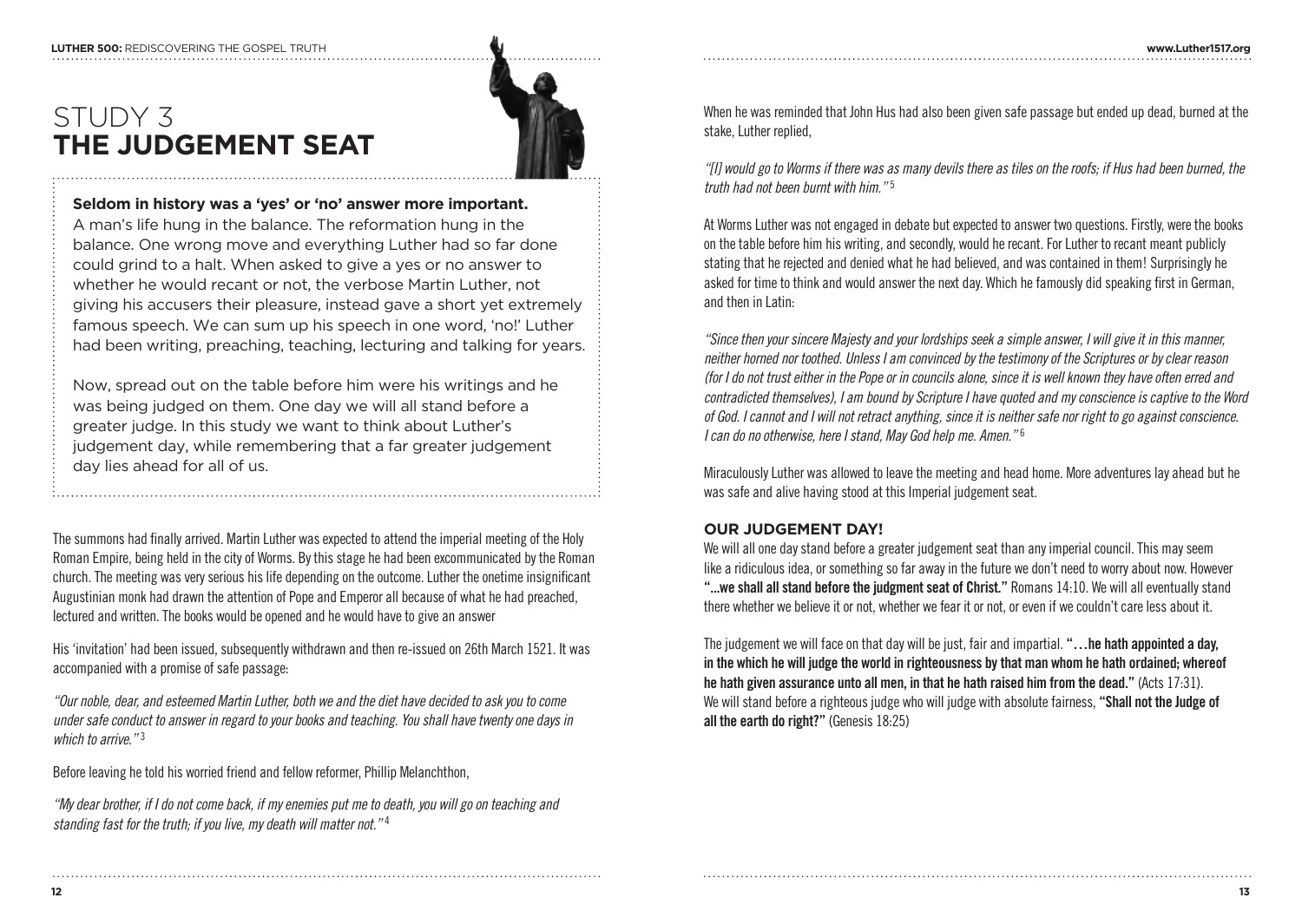For Luther the judgement was subjective, there wasn't even agreement on final authority. Who knew all the facts? How should they be interpreted? But on the day we are judged the books will be opened and a true, accurate and fair judgement will be made. God's judgement when it is pronounced is final. The just and the unjust will be separated from each other eternally.

But what makes someone guilty or innocent? Is it their good works or actions? Is it their adherence to organised religion? Is it their observance of ceremonies and rituals? Is it their bravely standing in the face of great opposition?

The only way you can be declared innocent is to be innocent – perfectly and completely innocent. This is something we have already failed - we have fallen far short of it. So if we have already failed have we no hope? This is the reason Jesus came on His rescue mission. He came to save people from the perilous position they were in, lost and totally unable to rescue themselves. So our only hope must be in another and not ourselves. Jesus was the substitute we needed. He was perfectly sinless, He took our punishment, and give us their perfect righteousness! Only those who have received Christ's Righteousness will be able to stand on that judgement day!

Luther stood fearlessly at the judgement seat of the Holy Roman Empire because he knew there was a greater judgement day for him. Luther's faith was in the crucified and risen Lord Jesus. What is your hope for that inevitable day?

### **STUDY 3 – THE JUDGEMENT SEAT**

### LUTHER 'TABLETALK': POINTS FOR DISCUSSION

**1)** Martin Luther displayed extreme bravery by attending the Diet of Worms. He had to stand over his Bible teaching and writings. Do we view these events as actions of a 'Protestant superhero,' or, the actions of a sinner saved by grace writing and preaching with a conscience held captive by the word of God?

**2)** Do you have the strength of conviction that Martin Luther had?

**3)** What makes someone guilty or innocent when being judged is very important. For Martin Luther at Worms it is hard to know what constituted innocence or guilt. Since we will all stand before God someday what makes someone innocent or guilty?

4) When you stand before God on the day of judgement what will you be placing your hope in?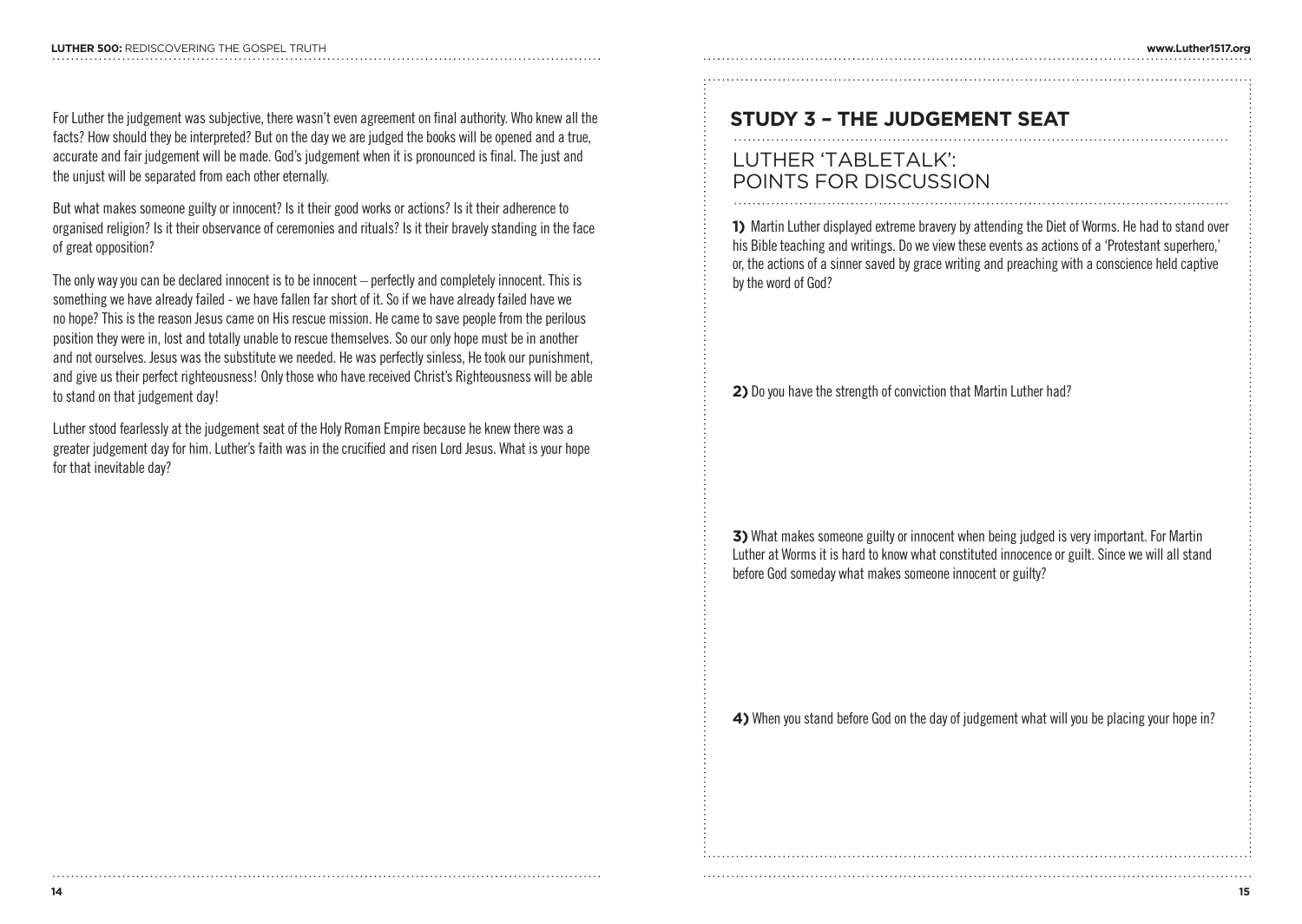# STUDY 4 **TILL DEATH US DO PART**



**We now come to a very pleasant but profound change in Martin Luther's life – marriage!** Today the unmarried minister or pastor is the exception but for centuries the church had required clergy to be unmarried. Luther's marriage was another example of how his life had changed, to be guided by Scripture and not tradition. How Martin and Catherine met reveals the wonders of God's providence. Theirs was a happy and loving home in spite of their personal tragedy of losing children and the unique challenges they faced: a death sentence, people from all over Europe flocking to their home, her husband being blamed for causing a revolution or credited for starting a revival!

In this study we want to think about marriage and the wonderful illustration it gives for our union with Christ.

It was a day both thought would never come, but it had finally arrived. There was an air of public excitement. Miss von Borra was in the final nervous moments before she became Mrs Luther. She must have wondered what lay ahead for her having taken the decision to marry such an infamous man, someone who didn't enjoy good health, someone who was as entertaining as controversial, someone who had been too busy to change his bed for a year, someone who had a death sentence hanging over his head. Nevertheless, Martin and Catherine exchanged vows and became man and wife! Ironically the former priest and nun set out in married life in the Augustinian Monastery - a wedding present from Fredrick the Wise the Elector of Saxony.

#### **FROM HOLY ORDERS TO HOLY MATRIMONY**

Both Catherine and Martin had taken Holy Orders, one as a Cistercian Nun, the other as an Augustinian Monk. Luther's journey from the confines of his Order are known the world over but Catherine's escape is not! She, along with other Nuns climbed over the wall of their convent in Nimtzeh, clambered into empty barrels and were transported to Wittenberg, a three day journey. All the other nuns married except Catherine who was reaching the upper limits of eligibility for marriage at the grand old age of twenty-six! Starting to panic and in exasperation, she said she would marry Dr Amsdolf of Magedeburg or Luther himself. Martin Luther not only believed in the concept of marriage, but he now warmed to the idea of marriage for himself, and to marrying this escapee nun!

#### **A GOOD DECISION?**

His choice of bride did not impress all his friends. One warned him, *"for heaven's sake not this one!"* <sup>7</sup> However, theirs was a loving and happy marriage. Martin and Katie truly loved, helped and supported one another throughout their lives. Martin referred lovingly to his wife as, *"my lord Katie"*, and *"my chain"*.

#### **A HAPPY HOME**

Martin and Catherine had six children, two, Elizabeth and Magadalena, whom they sadly lost. The family struggled financially. The ministry and Luther's fame were not enough to meet their modest needs so they took in student lodgers and even did manual gardening jobs to help pay the bills. But theirs was a perfect match having a genuine love and mutual respect one for the other. Theirs was a home of joy, noise and happiness!

#### **ALL GOOD THINGS COME TO AN END**

Tragically the happiest of marriages end in the pain of bereavement. The 62 year old Luther headed off to help settle a will but became unwell and died while away from home. Catherine was heartbroken that she could not be with her husband in his last hours.

#### **THEY NEVER EXPECTED TO MARRY**

The background of both Martin and Catherine made the prospect of marriage impossible at one time. However, the circumstances of life changed everything! Theological reform now allowed ordained ministers to marry, while Catherine's escape to Wittenberg had brought her into contact with Martin.

It is also amazing how the circumstances of life bring us into contact with the Gospel. The changes in life, the people we meet, the events that happen, all these are the Providences of God that bring us to Christ, to the knowledge of His death on the cross, the blood He shed for sinners, and the wrath of God for sin poured on Jesus. Perhaps life may appear pretty random but it has actually been bringing you in contact with the gospel?

#### **SOME WEREN'T HAPPY**

As mentioned already some of Martin's friends did not think this was a good match so they tried to persuade him not to go through with it! Similarly, people will try and persuade you not to become a Christian. They will point out all the problems, use character assassination of God, Christ or His church, and do anything and everything to stop you.

However, Martin and Catherine made the right decision. Similarly millions of men, women and children from every nation, kindred and tongue have made the right decision and accepted Christ. **"But God commendeth his love toward us, in that, while we were yet sinners, Christ died for us."** Romans 5:8. God loves sinners and Jesus died for sinners – you and I - in spite of the fact that sinners are not good people, but rebels and rejecters: **"for all have sinned and come short of the glory of God."**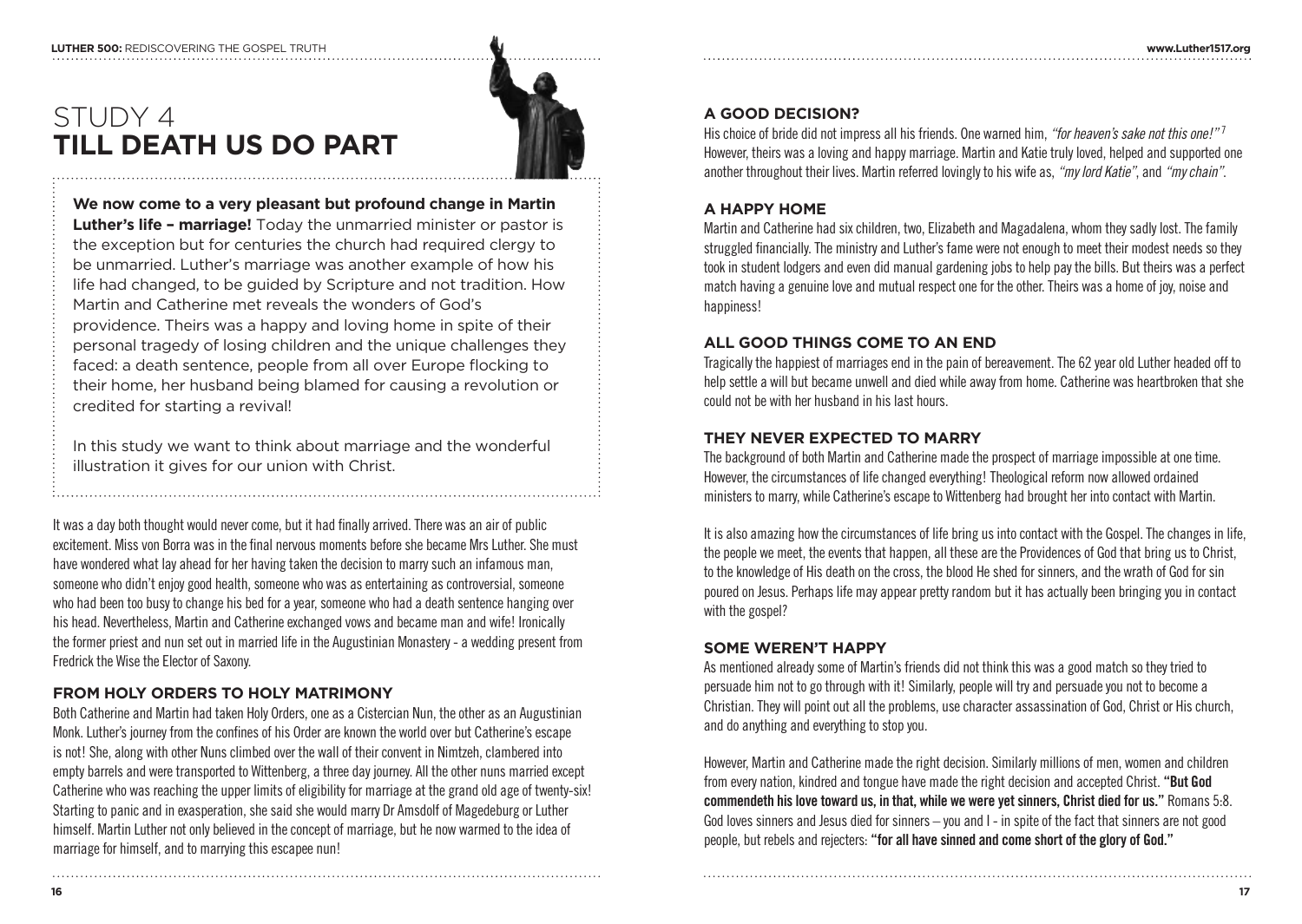#### **A GLORIOUS WEDDING GIFT**

People can be given anything from towels to multiple knife blocks as wedding presents. The Luther's were given a home! But even the greatest wedding gifts pale into insignificance when compared to what we receive in Christ:

**"Blessed be the God and Father of our Lord Jesus Christ, which according to his abundant mercy hath begotten us again unto a lively hope by the resurrection of Jesus Christ from the dead, To an inheritance incorruptible, and undefiled, and that fadeth not away, reserved in heaven for you,"** 1 Peter 1:3-4

We have the present blessing of knowing our sins forgiven, the indwelling of the Holy Spirit and the outward and ordinary means of Grace: the Scriptures, prayer and the sacraments. But so much more lies ahead!

#### **A UNION THAT NEVER ENDS**

Luther's unexpected marriage ended one day. Luther died of natural causes, far away from the wife he dearly loved. **"For now we see through a glass, darkly; but then face to face..."** 1 Corinthians 13:12. Presently Christians see Christ 'darkly' (that is 'dimly') but on the day they leave this earth they will see Him face to face. The union of a Christian with Christ is eternal – it shall never end. Often in the hustle and bustle of life we can lose sight of this but let every believer encourage themselves and rejoice in this fact.

The Bible begins with a marriage when the first Adam got married concluding with the second Adam's eternal union with His bride – those whom He has redeemed.

To conclude, consider the words of the hymn written by Ada R. Habershon:

*"There are loved ones in the glory, Whose dear forms you often miss; When you close your earthly story, Will you join them in their bliss? Will the circle be unbroken, By and by, by and by? In a better home awaiting, In the sky, in the sky?"*

## **STUDY 4 – TILL DEATH DO US PART**

### LUTHER 'TABLETALK': POINTS FOR DISCUSSION

**1)** Every Christian has come into contact with the Gospel. How did you come into contact with the Gospel? Or how are you being made aware of the Gospel presently?

**2)** People have views on everything and are happy to make them known. Some really didn't think Martin's marriage to Catherine was a good idea. You may be thinking about becoming a Christian and people are trying to persuade you not to, or you may be having a great internal battle. What do you think about their arguments and how will you respond?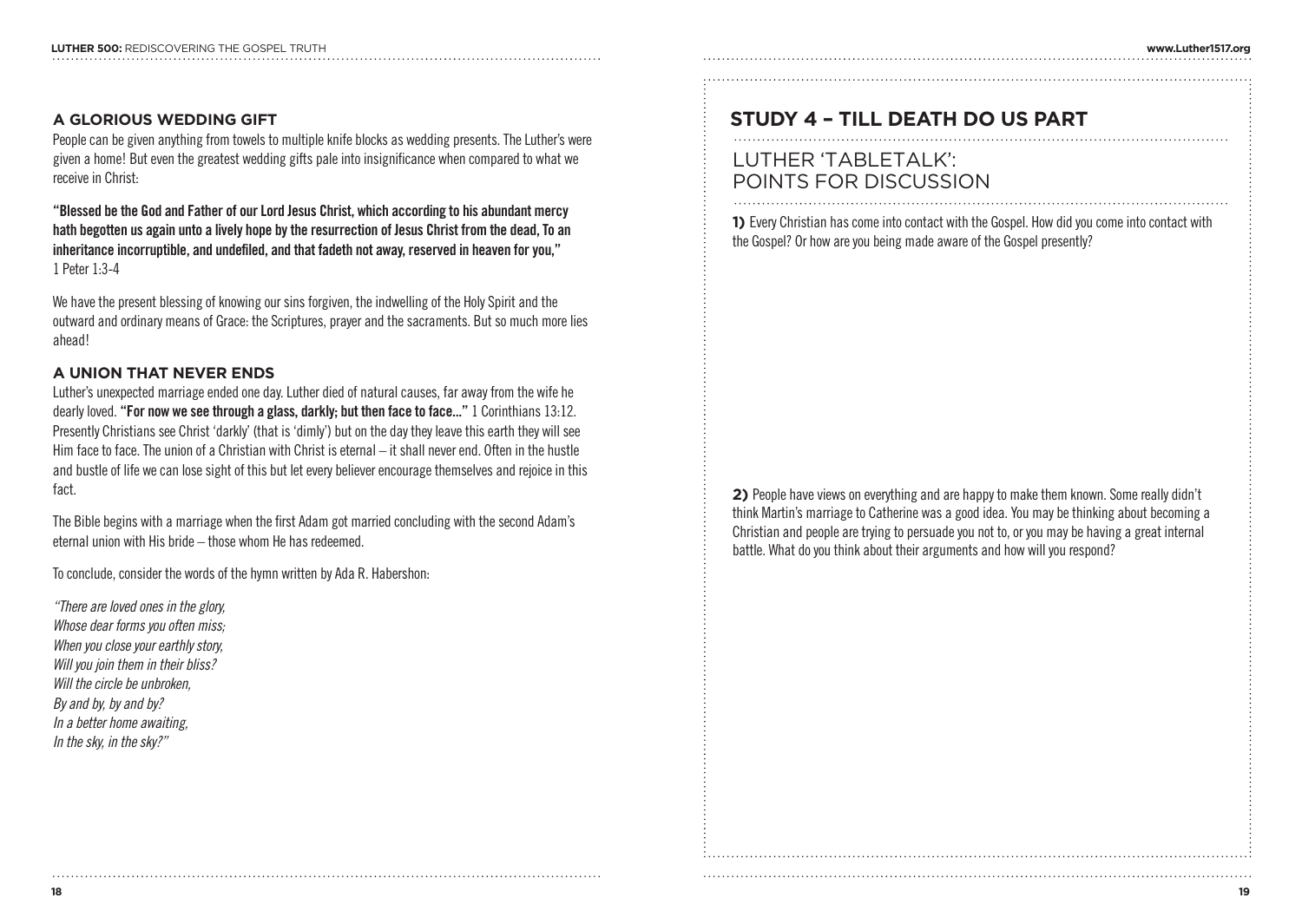# STUDY 5 **WHEN WE COME TO THE END OF LIFE'S JOURNEY**



**Martin Luther died aged 62 - an old man for his time.** His life was over and his work finished. He had lived an action packed life, facing great danger, winning great victories, and making many mistakes. But for everything he achieved in life all that really mattered in death was his faith in Jesus Christ.

Luther had lived constantly in the face of death therefore consciously lived in the face of eternity. We may have little in common with Martin Luther but one day we will join him on the battle field of death and face our final enemy. Nonetheless for Luther there was victory. A victory he had not and could not win. This was a victory that could only be won by Christ; a victory we can only become part of by faith in Jesus. So in our final study we will consider the end of this life and the life hereafter.

Everyone, the great and the famous, the lowly and unknown, all eventually come to the end of life's journey. So on February 18th 1546 Martin Luther the great Reformer met his final enemy. During his lifetime many opponents had been faced down and defeated, but not this one. He encountered a foe that is always victorious. Death's chilly hand grasped Martin Luther; his sojourn upon this earth was over.

It was against the wishes of his wife Catherine and the Elector of Saxony that he left Wittenberg for Eisleben and Mansfeld to try and help settle a difficult will. He was not well as he left, describing himself as, *"old, spent, worn, weary, and cold with only one eye to see with."* 8 While far away from his beloved Catherine his health finally broke. Nearing the end of his life he was asked, *"Reverend Father, wilt thou stand by Christ and the doctrine thou hast proclaimed?"* Luther simply replied, *"Yes."* <sup>9</sup>

The final recorded words of Martin Luther explained his life, ministry and faith: "**We are beggars, this is truth".** The first part was in German and the second in Latin, the language of the people and the language of the theologian.

These are amazing words from a man who had rocked the Roman church to its very foundation. He had demanded a return to the Bible, he had recalibrated theological discussion back to the crucified and risen Lord Jesus: Salvation being in Christ alone, through Faith alone, by God's Grace alone. Yet all that he had done was nothing in his dying estimation. He simply rested on Christ and trusted in Him for Salvation.

Many thought Luther would have died as a martyr for his faith. Instead at 62 years of age, an old man for his era, he died of natural causes.

#### **WHEN I COME TO THE END OF LIFE'S JOURNEY**

We have no idea when or how we will die and come to the end of life's journey. We may be young or old, rich or poor, surrounded by our family or on our own, gained much in life or having achieved very little, but one day we will die. Ecclesiastes 8:8 explains, **"There is no man that hath power over the spirit to retain the spirit; neither hath he power in the day of death: and there is no discharge in that war..."**

Moses summed up life well in Psalm 90: **"For all our days are passed away in thy wrath: we spend our years as a tale that is told. The days of our years are threescore years and ten; and if by reason of strength they be fourscore years, yet is their strength labour and sorrow; for it is soon cut off, and we fly away."** (vs 9-10) If we live to seventy, eighty or beyond it is short. The greatest men and women with time become nothing more than a mere footnote in history.

Isaac Watts used Psalm 90 as his inspiration to write the hymn, 'O God our help in ages past.' Watts summed up the brevity of life this way:

*"A thousand ages in Thy sight are like an evening gone; Short as the watch that ends the night, before the rising sun."*

He continued:

*"Time, like an ever rolling stream, Bears all its sons away; They fly, forgotten, as a dream. Dies at the opening day."*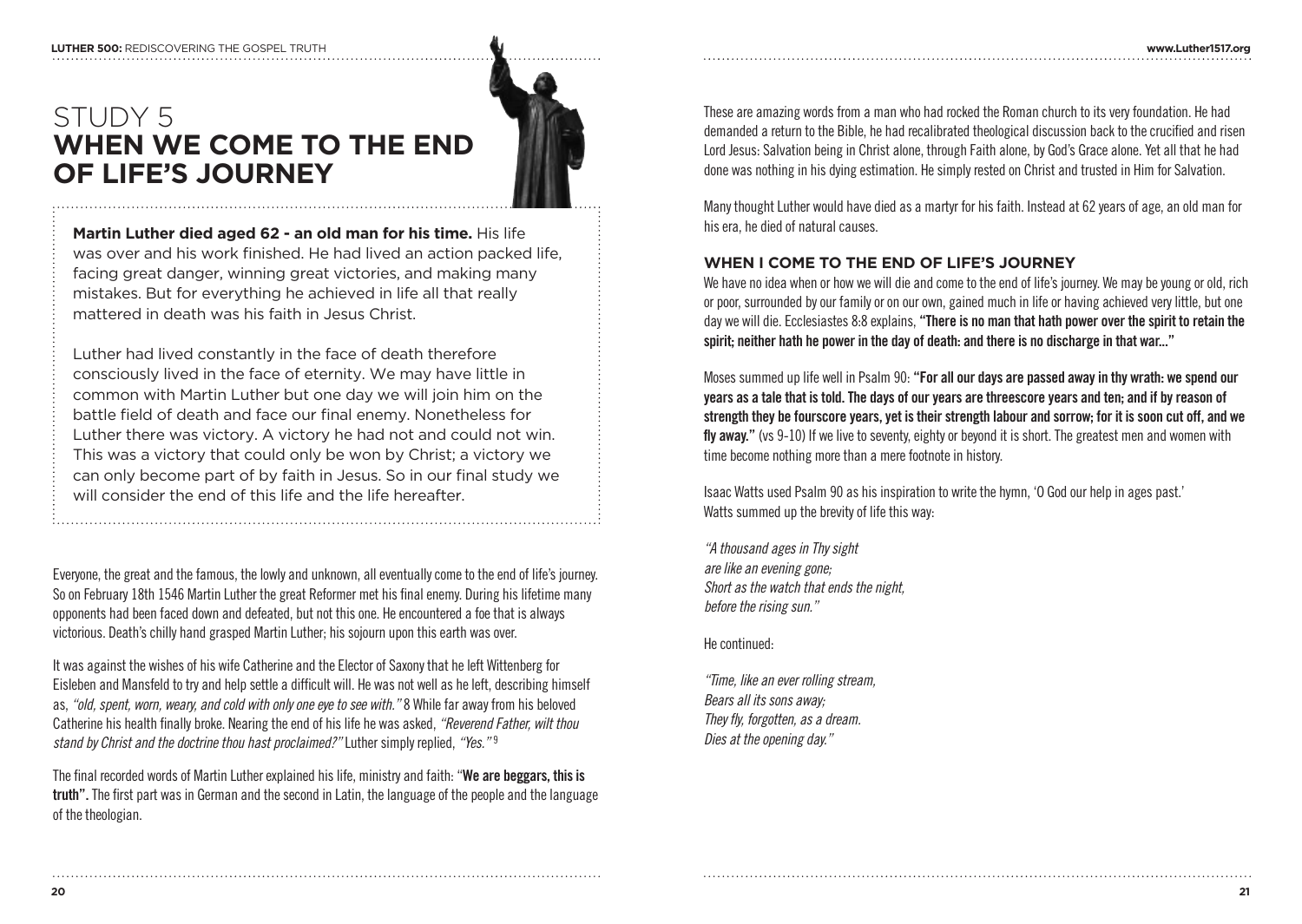The Apostle Paul summarises the passion we should have for life along with the comfort the believer has in death, **"For to me to live is Christ, and to die is gain."** (Philippians 1:21) Death has a sting, a real and tangible sting; the seat is empty, the voice is silent, the loved one or friend is no longer there. The tears and the aching heart are genuine. This is a reality that cannot and must not be diminished or dismissed.

Yet for the Christian in death there is gain. They have received their heavenly reward. Perhaps their body was worn-out, raked with pain and disease but now that is left behind. Others may appear to have been cut off in their prime, yet in death they open their eyes to eternal life. Not because of their own righteousness, not because of their good works, but because of simple and child-like faith in the crucified and risen Lord Jesus Christ. We will agree with Luther,

#### **"we are beggars, this is truth!"**

### **STUDY 5 – WHEN WE COME TO THE END OF LIFE'S JOURNEY**

### LUTHER 'TABLETALK': POINTS FOR DISCUSSION

**1)** Martin Luther really believed what he believed. His confidence was in Jesus and not himself, and this confidence was with him right to the end of his life, where does your confidence lie?

**2)** The Apostle Paul said "For to me to live is Christ, and to die is gain." What is it to live a life to and for Christ? And how can death be gain?

**3)** What do Martin Luther's final recorded words, "We are beggars this is truth" make you think?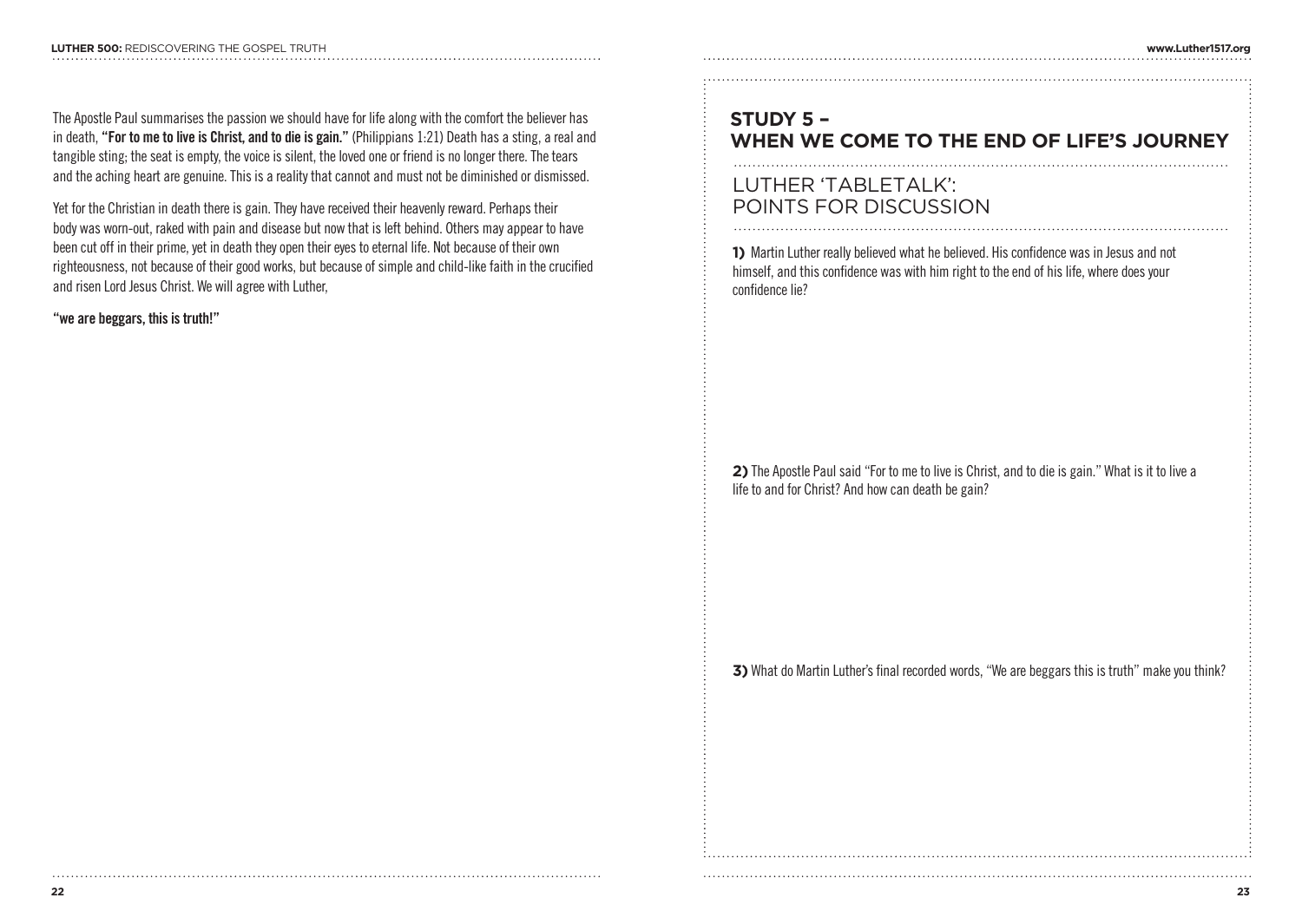# BIBLIOGRAPHY

Bainton, R. H., 1950. *Here I Stand: A Life of Martin Luther.* Massachusetts: Hendrickson.

Cairns, A., 2002. *Dictionary of Theologicial Terms.* Belfast/Greenville: Ambassador Emerald International.

Lindsay, T., 1996. *Martin Luther: the man who started the Reformation.* s.l.:Christian Focus.

Luther, M., 2007. *Selected Writing of Martin Luther 1520-1523.* Minneapolis: Fortress Press.

Marty, M., 2008. *Martin Luther a Life.* London: Penguin Books.

McGrath, A. E., 2003. *Reformation Thought an Introduction.* Third ed. Oxford: Blackwell Publishing.

Mohler, A., 2011. *Satan Cannot Sing: Martin Luther's Celebration of the Gospel in Christian Hymn.* Philadelphia( Pennsylvania): 10th - Tenth Presbyterian Church (PCA).

Piper, J., 1996. *Martin Luther: Lessons from His Life.* [Online] Available at: http://www.desiringgod.org/biographies/martin-luther-lessons-from-his-life-and-labor [Accessed 26 9 2013].

Shelley, B. L., 1982, 1995. *Church History in Plain Language.* Nashville: Thomas Nelson Publishing.

Trueman, C., 2005. *Luther's Theology of the Cross.* [Online] Available at: http://www.opc.org/new\_horizons/NH05/10b.html [Accessed 29 June 2012].

Trueman, C., 2010. *Histories and Fallacies: problems faced in the writing of history.* Wheaton: Crossway.

# ENDNOTES

1 (Shelley, p. 238) 2 Romans 1:17 3 (Bainton, p. 173) 4 (Lindsay, p. 104) 5 (Lindsay, p. 105) 6 (Marty, p. 68)

7 (Bainton, p. 294)

8 (Lindsay 205)

9 (Lindsay 207)

"...at Wittenberg for Luther to teach scriptures he had to diligently search the Scriptures. It was in this searching that he found Jesus Christ. Now the glorious light of the gospel shone into his life.

Luther said he 'beat upon Paul.' He came again and again to the Bible wanting to know what it said, wanting to know what it meant, and wanting to know its implications for him."

**SEE PAGE 6**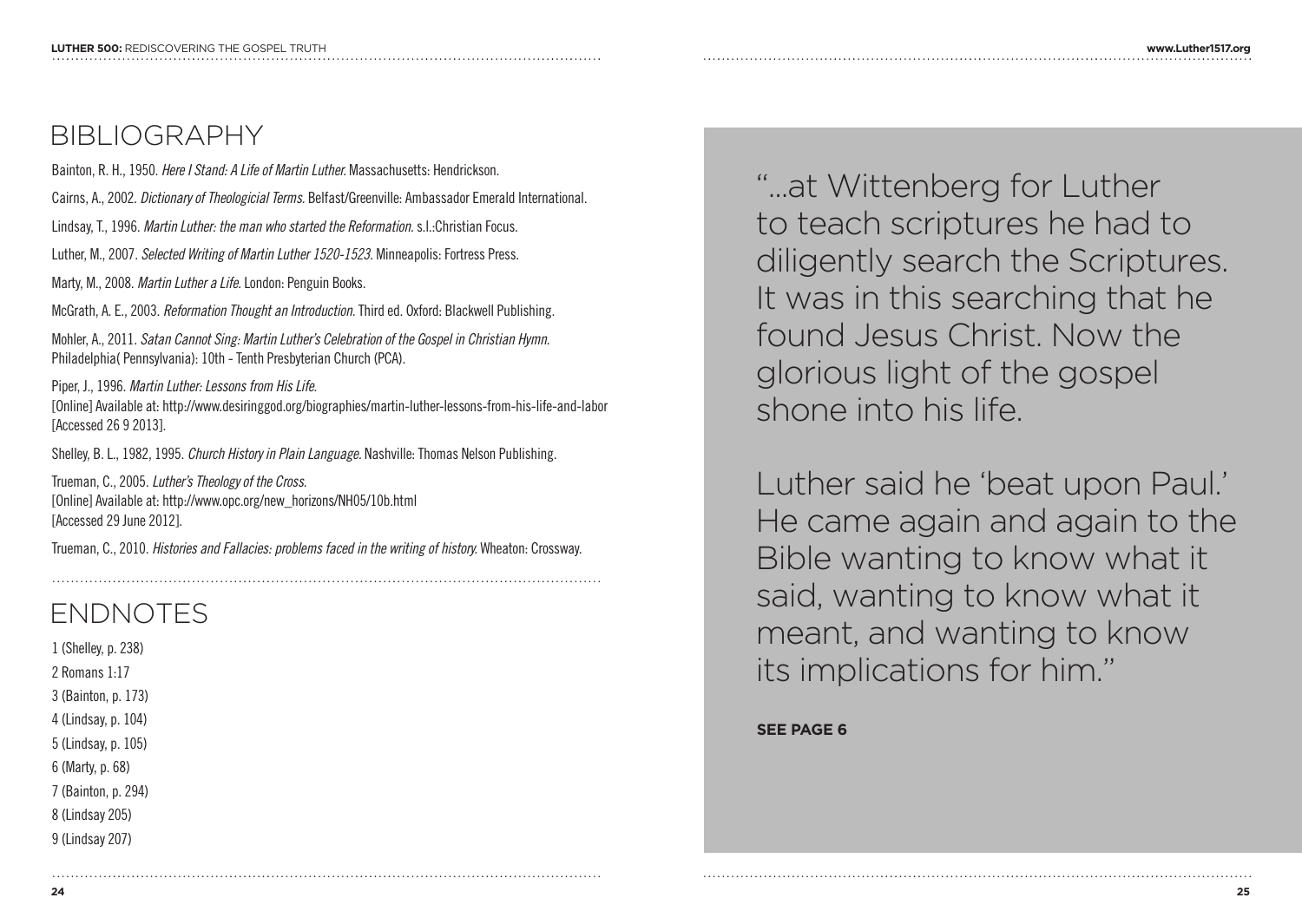#### **LUTHER 500:** REDISCOVERING THE GOSPEL TRUTH  $\blacksquare$





#### **LUTHER'S OWN WRITING**

- *95 Theses* (1517)
- *The Bondage of the Will* (1525)
- *Commentary on Galatians* (1535)

(Also see further reading list)

#### **LUTHER'S THEOLOGY**

- *Luther on the Christian Life: Cross and Freedom* Carl Trueman (Crossway)
- *Histories and Fallacies: problems faced in the writing of history.* Carl Trueman (Crossway)
- *The Genius of Luther's Theology* Robert Kolb & Charles P Arand (Baker Academic)
- *Reformation Thought an Introduction* Alister McGrath (Oxford: Blackwell Publishing)
- *On being a theologian of the cross: reflections on Luther's Heidelberg Disputation (of 1518)* Gerhard O Forde (Wm B Eerdmans Publishing Co.)

#### **LUTHER'S LIFE**

- *Martin Luther a Life.* Martin Marty (Penguin Books)
- *Martin Luther: the man who started the Reformation.* Thomas Lindsay (Christian Focus)
- *Here I Stand: A Life of Martin Luther.* Ronald Bainton
- *The Wit of Martin Luther.* Eric W Gritsch (Fortress Press)

#### **FURTHER READING**

- An excellent reading list can be found here:
- http://www.reformation21.org/articles/reading-luthernot-wisely-but-well-part-one.php
- http://www.reformation21.org/articles/reading-luthernot-wisely-but-well-part-two.php

#### **BOOKSHOPS**

The following shops do not appear as adverts but as possible sources for books on this reading list. Other bookshops are also available.

#### BEULAH BOOKSHOP

25 Central Promenade, Newcastle, Co Down BT33 0AA T: 028 4372 2629 www.beulahbooks.com

EVANGELICAL BOOKSHOP 15 College Square East, Belfast BT1 6DD T: 028 9032 0529 www.evangelicalbookshop.co.uk

#### GOWAN BOOKS

Boho Rd, Enniskillen, Co Fermanagh BT74 8AS T: 028 6634 1239 www.gowanbooks.com

#### ICM BOOKS

115 Dunkirk Road, Lurgan, Co Armagh BT66 7AR T: 028 3832 1488 www.icmbooksdirect.co.uk

WESTMINSTER BOOKS (ONLINE) www.wtsbooks.com

I am more afraid of my own heart than of the pope and all his cardinals **– MARTIN LUTHER**